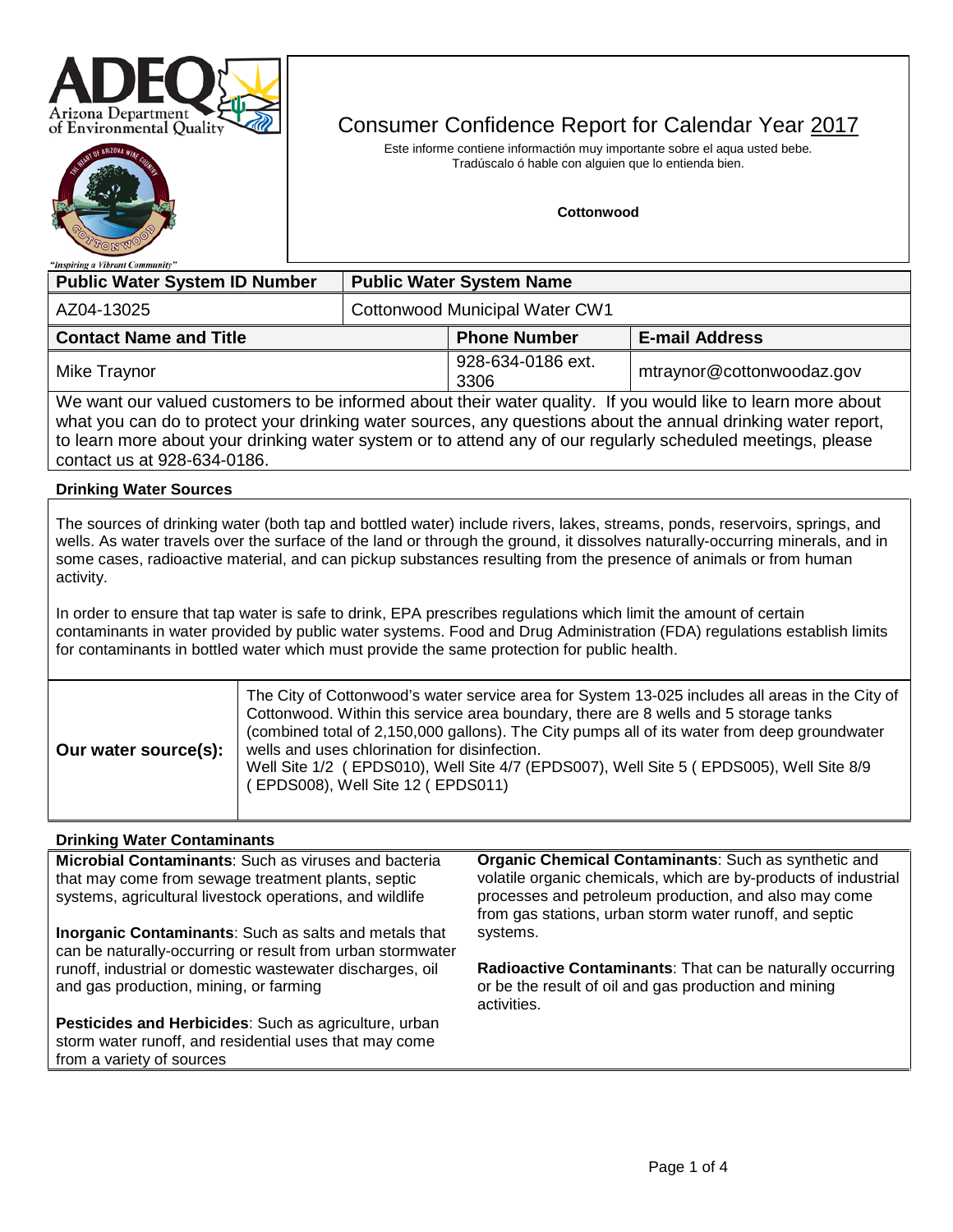#### **Vulnerable Population**

Drinking water, including bottled water, may reasonably be expected to contain at least small amounts of some contaminants. The presence of contaminants does not necessarily indicate that water poses a health risk. Some people may be more vulnerable to contaminants in drinking water than the general population.

Immuno-compromised persons such as persons with cancer undergoing chemotherapy, persons who have undergone organ transplants, people with HIV-AIDS or other immune system disorders, some elderly, and infants can be particularly at risk from infections. These people should seek advice about drinking water from their health care providers.

For more information about contaminants and potential health effects, or to receive a copy of the U.S. Environmental Protection Agency (EPA) and the U.S. Centers for Disease Control (CDC) guidelines on appropriate means to lessen the risk of infection by *Cryptosporidium* and microbiological contaminants call the EPA *Safe Drinking Water Hotline* at 1-800- 426-4791.

#### **Source Water Assessment**

Based on the information currently available on the hydrogeologic settings of and the adjacent land uses that are in the specified proximity of the drinking water source(s) of this public water system, the department has given a low risk designation for the degree to which this public water system drinking water source(s) are protected. A low risk designation indicates that most source water protection measures are either already implemented, or the hydrogeology is such that the source water protection measures will have little impact on protection. Further source water assessment documentation can be obtained by contacting ADEQ.

**Definitions**

**Treatment Technique (TT)**: A required process intended to reduce the level of a contaminant in drinking water

**Level 1 Assessment**: A study of the water system to identify potential problems and determine (if possible) why total coliform bacteria was present

**Level 2 Assessment**: A very detailed study of the water system to identify potential problems and determine (if possible) why an *E. coli* MCL violation has occurred and/or why total coliform bacteria was present

**Action Level (AL)**: The concentration of a contaminant which, if exceeded, triggers treatment, or other requirements

**Maximum Contaminant Level (MCL)**: The highest level of a contaminant that is allowed in drinking water

**Maximum Contaminant Level Goal MCLG)**: The level of a contaminant in drinking water below which there is no known or expected risk to health

**Maximum Residual Disinfectant Level (MRDL)**: The level of disinfectant added for water treatment that may not be exceeded at the consumer's tap

**Maximum Residual Disinfectant Level Goal (MRDLG)**: The level of disinfectant added for treatment at which no known or anticipated adverse effect on health of persons would occur

**EPDS:** Entry Point Into Distribution System- the point at which water is discharged into the distribution system from a well, storage tank, pressure tank or water treatment plant.

**DSMRT:** Distribution Maximum Residence Time- A location that provides water to customers, where the water has been in the system longest relative to the EPDS.

**RAA:** Running Annual Average- an average of monitoring results for the previous 12 calendar months or previous 4 quarters.

**Minimum Reporting Limit (MRL)**: The smallest measured concentration of a substance that can be reliably measured by a given analytical method

**Millirems per year (MREM)**: A measure of radiation absorbed by the body

**Not Applicable (NA)**: Sampling was not completed by regulation or was not required

**Not Detected (ND or <):** Not detectable at reporting limit

**Nephelometric Turbidity Units (NTU)**: A measure of water clarity

**Million fibers per liter (MFL)**

**Picocuries per liter (pCi/L)**: Measure of the radioactivity in water

**ppm**: Parts per million or Milligrams per liter (mg/L)

**ppb**: Parts per billion or Micrograms per liter (µg/L)

**ppt**: Parts per trillion or Nanograms per liter (ng/L)

| Nanograms per liter (ng/L)    | ppm $x 1000 =$ ppb      |
|-------------------------------|-------------------------|
| ppq: Parts per quadrillion or | $ppb \times 1000 = ppt$ |
| Picograms per liter (pg/L)    | ppt $x 1000 = ppq$      |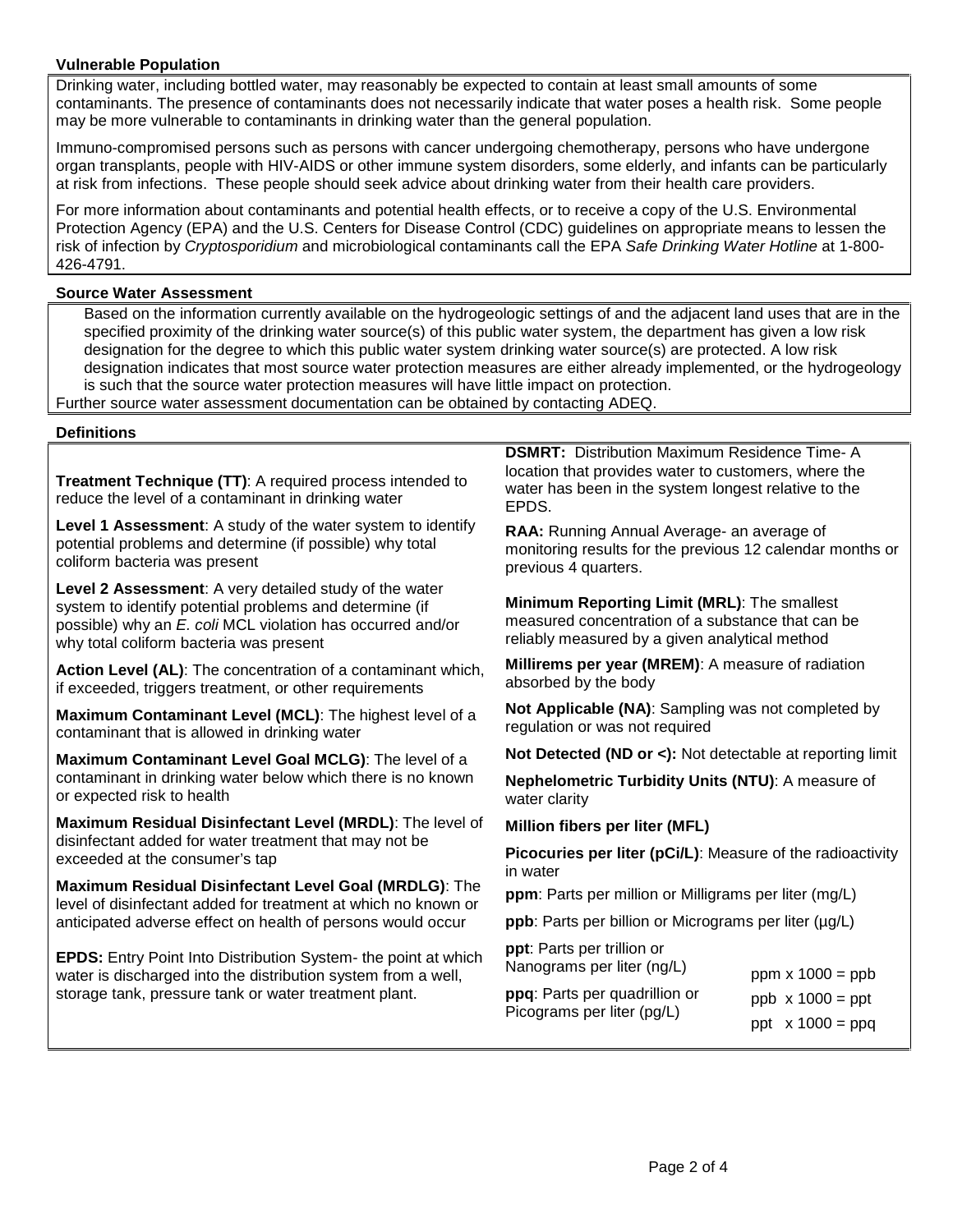#### **Lead Informational Statement:**

Lead, in drinking water, is primarily from materials and components associated with service lines and home plumbing. If present, elevated levels of lead can cause serious health problems, especially for pregnant women and young children. **Cottonwood Municipal Water** is responsible for providing high quality drinking water, but cannot control the variety of materials used in plumbing components. When your water has been sitting for several hours, you can minimize the potential for lead exposure by flushing your tap for 30 seconds to 2 minutes before using water for drinking or cooking. Information on lead in drinking water, testing methods, and steps you can take to minimize exposure is available from the Safe Drinking Water Hotline or at [www.epa.gov/safewater/lead.](http://www.epa.gov/safewater/lead)

#### **Water Quality Data – Regulated Contaminants**

We routinely monitor for contaminants in your drinking water according to Federal and State laws. The State of Arizona requires us to monitor for certain contaminants less than once per year because the concentrations of these contaminants are not expected to vary significantly from year to year, or the system is not considered vulnerable to this type of contamination. Some of our data, though representative, may be more than one year old.

We did not include the results for Total Coliform Bacteria, E.Coli, Haloacetic Acids (HAA5), Synthetic Organic Chemical (SOC) including Pesticides, Volatile Organic Chemicals (VOC) except Xylenes, Cadmium, Mercury, Nitrite, Selenium, Antimony, Beryllium, Cyanide, Nickel, Thallium and Aroclor (PCB Screening test), in this report, as the results were **nondetect** (ND). If you have questions on a particular contaminant, please contact Mike Traynor –Utilities Operations Manager at (928) 634-0186 ext. 3306.

#### **These tables show the results of our monitoring for the period of January 1 to December 31, 2017 unless otherwise noted.**

| <b>Disinfectants</b>                      | <b>MCL</b><br><b>Violation</b><br>Y or N | <b>Highest Level</b><br><b>Detected</b>                                                        | <b>Range of All</b><br><b>Samples</b><br>(Low-High) | <b>MRDL</b>    | <b>MRDLG</b>   | Sample<br><b>Month</b><br>& Year        | <b>Likely Source of</b><br>Contamination                                                                        |
|-------------------------------------------|------------------------------------------|------------------------------------------------------------------------------------------------|-----------------------------------------------------|----------------|----------------|-----------------------------------------|-----------------------------------------------------------------------------------------------------------------|
| Chlorine (ppm)                            | N                                        | 0.91                                                                                           | $0.48 - 0.91$                                       | 4              | $\Omega$       | Qtrly<br>2017                           | Water additive used to control<br>microbes                                                                      |
| <b>Disinfection By-Products</b>           | <b>MCL</b><br><b>Violation</b><br>Y or N | <b>Running</b><br><b>Annual Average</b><br>(RAA) OR<br><b>Highest Level</b><br><b>Detected</b> | <b>Range of All</b><br><b>Samples</b><br>(Low-High) | <b>MCL</b>     | <b>MCLG</b>    | Sample<br><b>Month</b><br>& Year        | <b>Likely Source of</b><br>Contamination                                                                        |
| <b>Total Trihalomethanes (TTHM) (ppb)</b> | N                                        | 0.69                                                                                           | $0 - 0.69$                                          | 80             | N/A            | 8/2017                                  | Byproduct of drinking water<br>disinfection                                                                     |
| Lead & Copper                             | <b>MCL</b><br><b>Violation</b><br>Y or N | 90 <sup>th</sup> Percentile                                                                    | Number of<br><b>Samples</b><br><b>Exceeds AL</b>    | <b>AL</b>      | <b>ALG</b>     | <b>Sample</b><br><b>Month</b><br>& Year | <b>Likely Source of</b><br><b>Contamination</b>                                                                 |
| Copper (ppm)                              | N                                        | 0.29                                                                                           | 0                                                   | 1.3            | 1.3            | 8/2017                                  | Corrosion of household<br>plumbing systems; erosion of<br>natural deposits                                      |
| Lead (ppb)                                | N                                        | $\Omega$                                                                                       | 1                                                   | 15             | $\Omega$       | 8/2017                                  | Corrosion of household<br>plumbing systems; erosion of<br>natural deposits                                      |
| <b>Radionuclides</b>                      | <b>MCL</b><br><b>Violation</b><br>Y or N | Running<br><b>Annual Average</b><br>(RAA) OR<br><b>Highest Level</b><br><b>Detected</b>        | <b>Range of All</b><br><b>Samples</b><br>(Low-High) | <b>MCL</b>     | <b>MCLG</b>    | <b>Sample</b><br><b>Month</b><br>& Year | <b>Likely Source of</b><br>Contamination                                                                        |
| Alpha Emitters (pCi/L)                    | N                                        | 1.2                                                                                            | $0 - 1.2$                                           | 15             | $\Omega$       | 3/2017                                  | Erosion of natural deposits                                                                                     |
| <b>Inorganic Chemicals</b><br>(IOC)       | <b>MCL</b><br><b>Violation</b><br>Y or N | <b>Running</b><br><b>Annual Average</b><br>(RAA) OR<br><b>Highest Level</b><br><b>Detected</b> | Range of All<br><b>Samples</b><br>(Low-High)        | <b>MCL</b>     | <b>MCLG</b>    | Sample<br><b>Month</b><br>& Year        | <b>Likely Source of</b><br>Contamination                                                                        |
| Arsenic <sup>1</sup> (ppb)                | N                                        | 4.7                                                                                            | $0 - 8.1$                                           | 10             | $\Omega$       | Qtrly<br>2017                           | Erosion of natural deposits,<br>runoff from orchards, runoff<br>from glass and electronics<br>production wastes |
| Barium (ppm)                              | N                                        | 0.047                                                                                          | 0.047-0.047                                         | $\overline{2}$ | $\overline{2}$ | 3/2017                                  | Discharge of drilling wastes;<br>discharge from metal<br>refineries; Erosion of natural<br>deposits             |
| Chromium (ppb)-EPDS011                    | N                                        | 6.7                                                                                            | $6.7 - 6.7$                                         | 100            | 100            | 3/2017                                  | Discharge from steel and<br>pulp mills; Erosion of natural<br>deposits                                          |
| Fluoride (ppm)                            | N                                        | 0.46                                                                                           | $0.46 - 0.46$                                       | 4              | 4              | 3/2017                                  | Erosion of natural deposits;<br>water additive which<br>promotes strong teeth;<br>discharge from fertilizer and |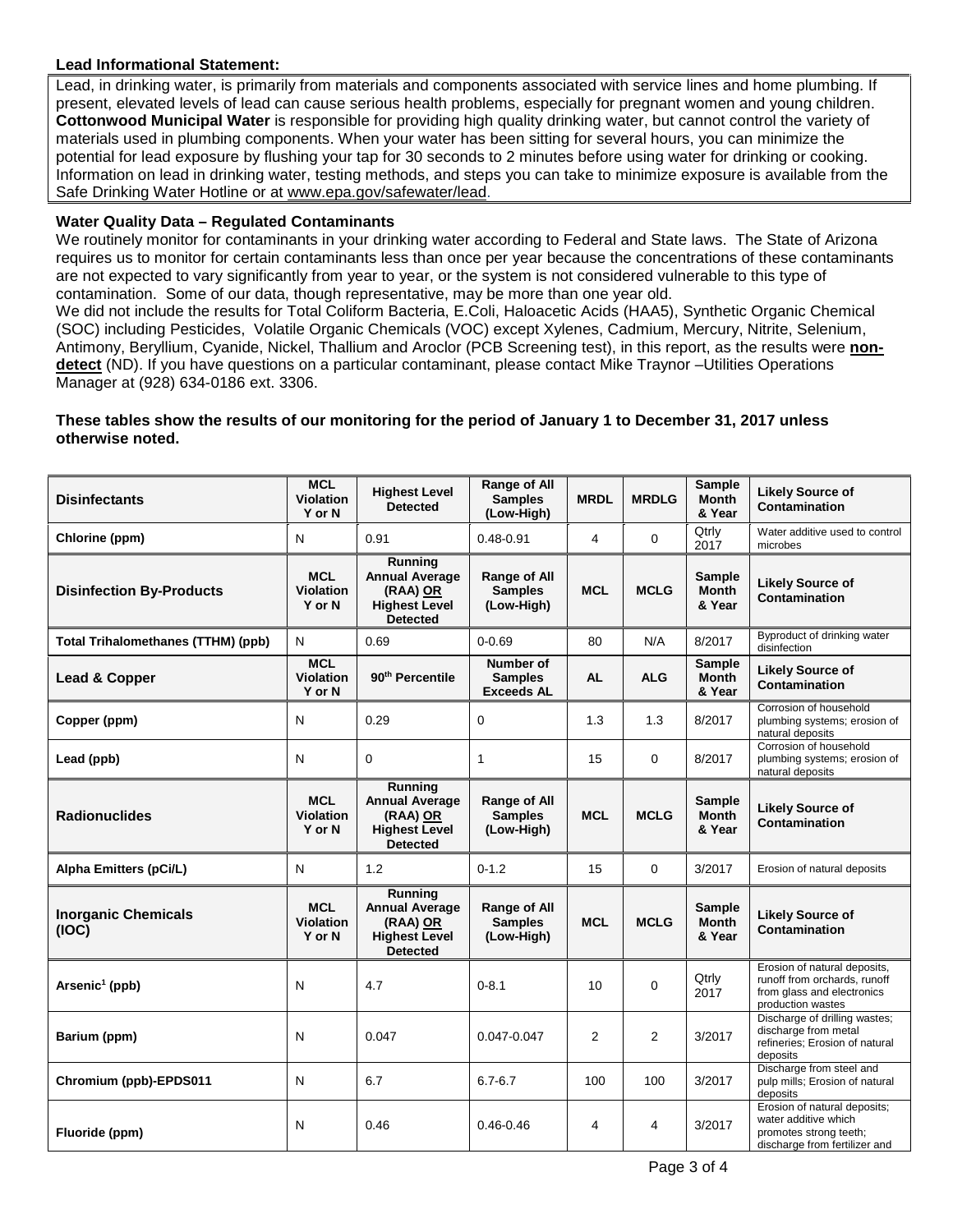|                            |   |      |            |     |     |        | aluminum factories                                                                                   |
|----------------------------|---|------|------------|-----|-----|--------|------------------------------------------------------------------------------------------------------|
| Nitrate <sup>2</sup> (ppm) | N | 0.89 | $0 - 0.89$ | 10  | 10  | 3/2017 | Runoff from fertilizer use:<br>leaching from septic tanks,<br>sewage; erosion of natural<br>deposits |
| Sodium (ppm)-EPDS011       | N | 130  | 130-130    | N/A | N/A | 3/2017 | Erosion of natural deposits                                                                          |

**<sup>1</sup> Arsenic** is a mineral known to cause cancer in humans at high concentration and is linked to other health effects, such as skin damage and circulatory problems. If arsenic is less than or equal to the MCL, your drinking water meets EPA's standards. EPA's standard balances the current understanding of arsenic's possible health effects against the costs of removing arsenic from drinking water, and continues to research the health effects of low levels of arsenic.

<sup>2</sup> Nitrate in drinking water at levels above 10 ppm is a health risk for infants of less than six months of age. High nitrate levels in drinking water can cause "blue baby syndrome." Nitrate levels may rise quickly for short periods of time because of rainfall or agricultural activity. If you are caring for an infant, and detected nitrate levels are above 5 ppm, you should ask advice from your health care provider.

| <b>Volatile Organic Chemicals</b><br>(VOC) | <b>MCL</b><br><b>Violation</b><br>Y or N | Running<br><b>Annual Average</b><br>(RAA) OR<br><b>Highest Level</b><br><b>Detected</b> | <b>Range of All</b><br><b>Samples</b><br>(Low-High) | <b>MCL</b> | <b>MCLG</b> | <b>Sample</b><br><b>Month</b><br>& Year | Likely Source of<br>Contamination                 |
|--------------------------------------------|------------------------------------------|-----------------------------------------------------------------------------------------|-----------------------------------------------------|------------|-------------|-----------------------------------------|---------------------------------------------------|
| Xylenes (ppm)-EPDS011                      | N                                        | 0.002                                                                                   | $0 - 0.002$                                         | 10         | 10          | Qtrly<br>2017                           | Discharge from petroleum or<br>chemical factories |

### **Violation Summary (for MCL, MRDL, AL, TT, or Monitoring & Reporting Requirement)**

| <b>Violation Type</b>                                                          | <b>Explanation, Health Effects</b>                                                                  | <b>Time Period</b> | <b>Corrective Actions</b>                                                                    |
|--------------------------------------------------------------------------------|-----------------------------------------------------------------------------------------------------|--------------------|----------------------------------------------------------------------------------------------|
| Monitoring/reporting<br>failure<br>See Public Notice<br>below for more details | The Monitoring Assistance Program<br>(MAP) failed to take the an<br>asbestos sample for Well Site 5 | 9 years            | MAP began corrective actions to<br>prevent these samples from being<br>missed in the future. |